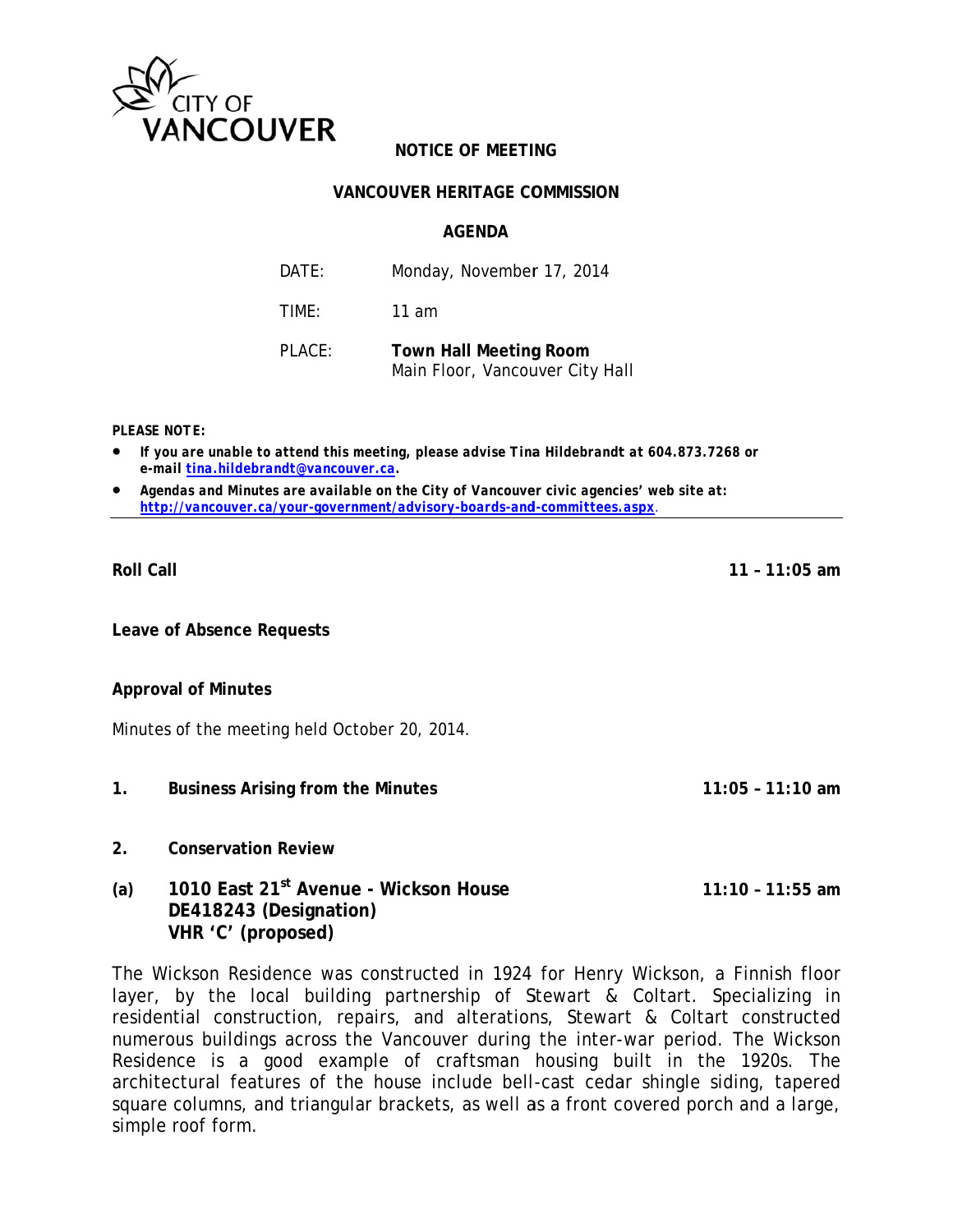The development permit application proposes density which exceeds the maximum permitted in the zoning by 10%, and therefore a proforma review and full Conservation Plan, under current practice and policy, have not been required. The Statement of Significance has been reviewed by the SOS Sub-committee and was supported with some recommended changes and improvements. The Commission subsequently supported the addition to the Vancouver Heritage Register of the site in the 'C' category by resolution.

The zoning applicable to the site is RT-10 which permits infill development and strata titling as well as "Small House/ Duplex" development on certain sites. A zoning summary is provided below:

# **Zoning Summary**

| <b>Item</b>           | Existing    | Permitted or        | Proposed          |
|-----------------------|-------------|---------------------|-------------------|
|                       |             | required            |                   |
| <b>FSR</b>            | 0.70 FSR    | Up to 0.80 FSR      | 0.88              |
|                       |             | maximum             |                   |
|                       |             | (SH/Duplex)         |                   |
| <b>Dwelling Units</b> |             | 3 maximum for a     | 4                 |
|                       |             | site of the         |                   |
|                       |             | subject's size      |                   |
| Infill development    | <b>None</b> | Infill permitted on | Infill One-Family |
|                       |             | all sites           | Dwelling          |

Issues:

- Compatibility of the dormer addition on the west side; and
- Compatibility of the new development and overall rehabilitation measures.

Applicants:

- Carman Kwan, Architect
- Donald Luxton, Heritage Consultant

Staff:

• James Boldt

Attachments: SOS and reduced plans.

## **3. Heritage Action Plan 11:55 – 12:25 pm**

Staff will present an overview of the Heritage Action Plan, including progress to date and work program schedule for 2015. Background information on the Heritage Action Plan can be found online at the following links:

*Heritage Action Plan to Update Vancouver's Heritage Conservation Program:*  http://former.vancouver.ca/ctyclerk/cclerk/20131204/documents/ptec8.pdf

*Heritage Action Plan – Steps to Enhance Protection of First Shaughnessy and Pre-1940's Character Houses:*  http://former.vancouver.ca/ctyclerk/cclerk/20140610/documents/rr1a.pdf